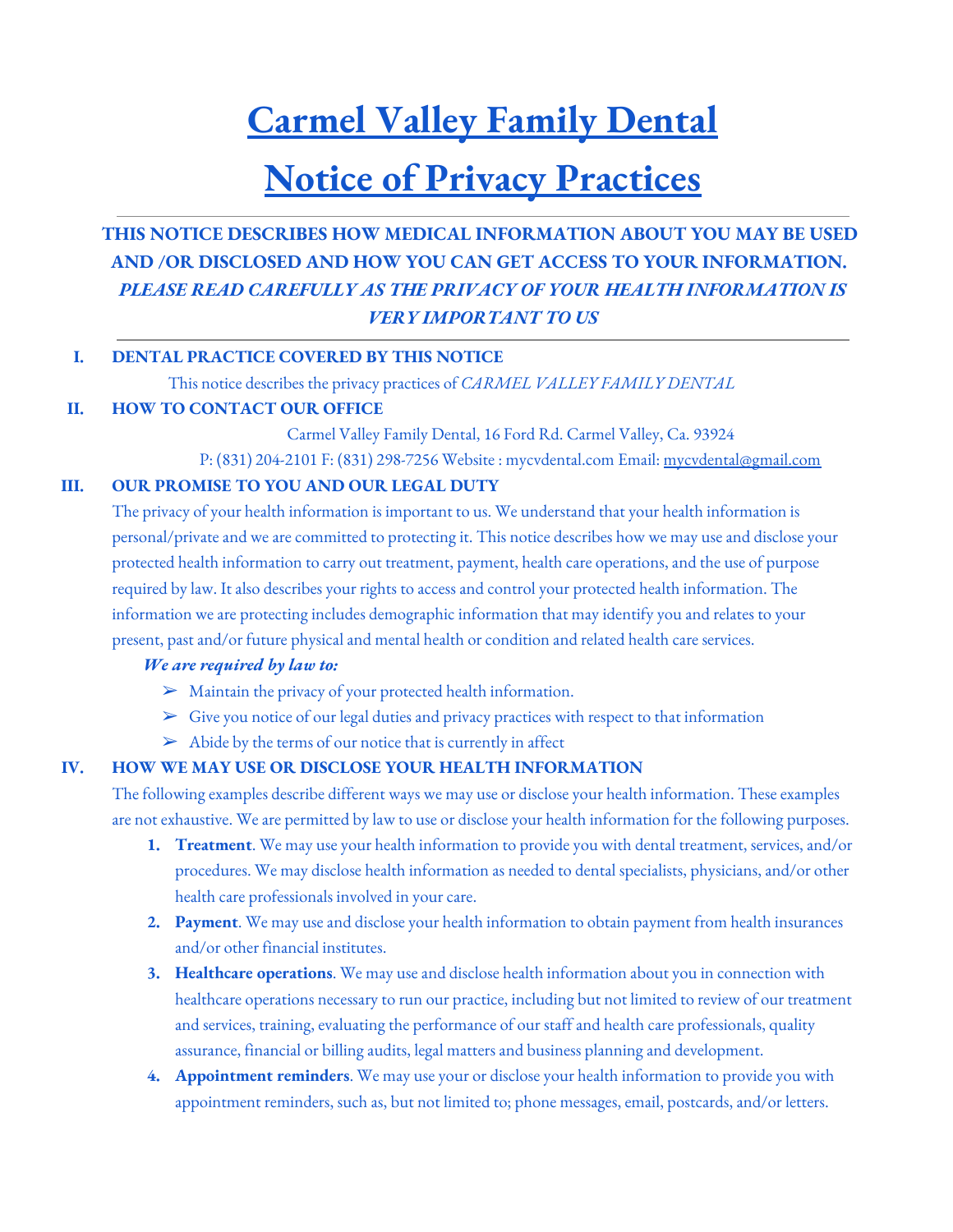- **5. Family and guardians**. We may disclose your health information to family members and/or guardians who are *authorized* to be involved in your care. This may include but not limited to decisions regarding finances and/or health related concerns with or without your presence.
- **6. Marketing and health related services**. We will not use your health information for marketing communications without your written authorization.
- **7. Use required by law**. We may use or disclose health information when we are required/obligated to do so by law.
- **8. Abuse and/or neglect**. We may use or disclose your health information to the appropriate authorities if we reasonably believe that you are a possible victim of abuse, neglect, an/or domestic violence.
- **9. Threat to health and/or safety**. We may use or disclose your health information if we reasonably believe it is necessary to do so to prevent or lessen a serious threat to anyone's health and/or safety.
- **10. Public health activities**. We may disclose your health information for public health purposes, which include but limited to; preventing and/or controlling disease, injury or disability, reporting births or deaths, reporting adverse reactions to medications or food, reporting product defects, enabling product recalls, and notifying proper authorities of who may have been exposed to disease or may be at risk for contracting or spreading a disease and/or condition.
- **11. County health oversight activities**. We may disclose your health information to health oversight agencies for activities necessary for the government to provide appropriate information to the healthcare system, certain government benefit programs, and/or compliance with civil right laws.
- **12. Research and/or donation purpose**. We may use or disclose your health information for research purposes pursuant to patient authorization waiver approval by an institutional review board or privacy board. In addition, we may also disclose health information to organizations that involve and/or obtain cadaveric organs, and/or tissue for donation or transplant.
- **13. Medical examiners and/or anyone in this field required to carry out their duties**. We may disclose your health information to a coroner, medical examiner , and/or funeral director, allowing them to carry out their required duties.
- **14. Legal purposes**. We may use or disclose your health information in response to a court or administrative order, a subpoena, and/or a discovery request.
- **15. Law enforcement**. We may disclose your health information to law enforcement officials for law purposes. This includes, but not limited to locating a suspect, material witness, and/or alerting law enforcement of a crime.
- **16. Government purpose**. We may disclose your health information to military authorities of *Armed Forces* personnel under certain circumstances. Furthermore, disclose your health information to authorized federal officials required for lawful intelligence, counterintelligence, and other national security duties. This may also include but not limited to correctional institutions of protected health information of inmates and/or patients under certain circumstances.
- **17. Worker's compensation**. We may disclose your health information to comply with worker's compensation laws and/or similar programs that provide benefits for work-related injuries or illness.